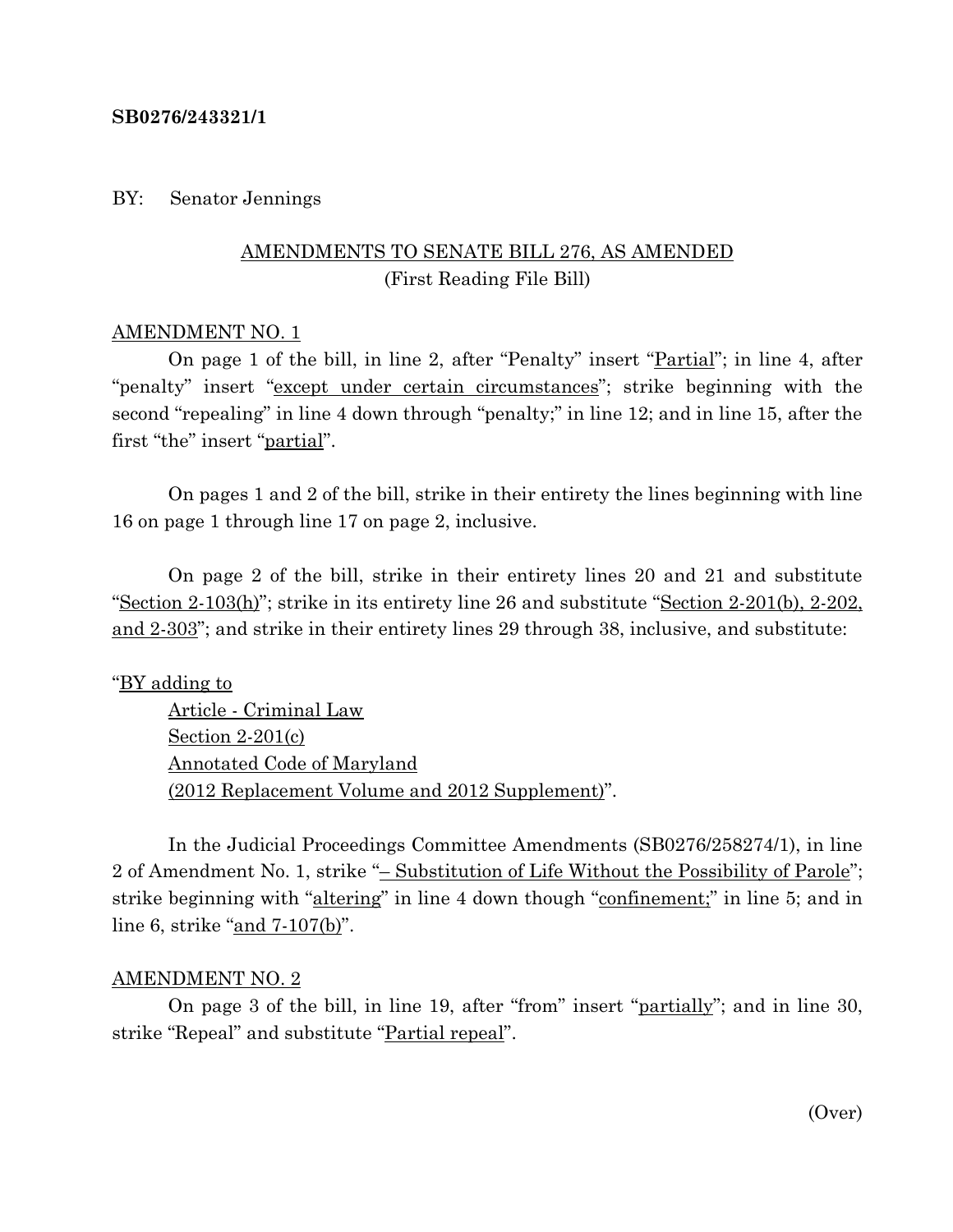## **SB0276/243321/1 JENNINGS Amendments to SB 276 Page 2 of 4**

On pages 3 and 4 of the bill, strike in their entirety the lines beginning with line 32 on page 3 through line 2 on page 4, inclusive.

On page 4 of the bill, in line 3, strike "3." and substitute "1."; and in the same line, strike "AND BE IT FURTHER ENACTED" and substitute "BE IT ENACTED BY THE GENERAL ASSEMBLY OF MARYLAND".

On pages 4 through 10 of the bill, strike in their entirety the lines beginning with line 5 on page 4 through line 14 on page 10, inclusive.

In the Judicial Proceedings Committee Amendments, in lines 2 and 3 of Amendment No. 2, strike "**CHANGE A SENTENCE OF DEATH INTO A SENTENCE OF LIFE WITHOUT THE POSSIBILITY OF PAROLE**".

On page 11 of the bill, in line 10, strike "A" and substitute "**SUBJECT TO SUBSECTION (C) OF THIS SECTION, A**"; after line 18, insert:

# "**(C) A PERSON WHO EMPLOYS OR ENGAGES ANOTHER TO COMMIT A MURDER IN THE FIRST DEGREE, IF THE MURDER WAS COMMITTED UNDER AN AGREEMENT OR CONTRACT FOR REMUNERATION OR PROMISE OF REMUNERATION, MAY BE SENTENCED TO DEATH IN COMPLIANCE WITH § 2-202 OF THIS SUBTITLE AND SUBTITLE 3 OF THIS TITLE.**";

in line 19, strike the bracket; in line 20, after "degree" insert "**UNDER § 2-201(C) OF THIS SUBTITLE**"; strike beginning with the colon in line 23 down through "(i)" in line 24; in line 24, strike "and"; strike in their entirety lines 25 and 26; and strike beginning with "with" in line 27 down through "title," in line 28.

On page 12 of the bill, in line 1, strike "with respect to  $\S 2-303(g)(1)(i)$  of this title,".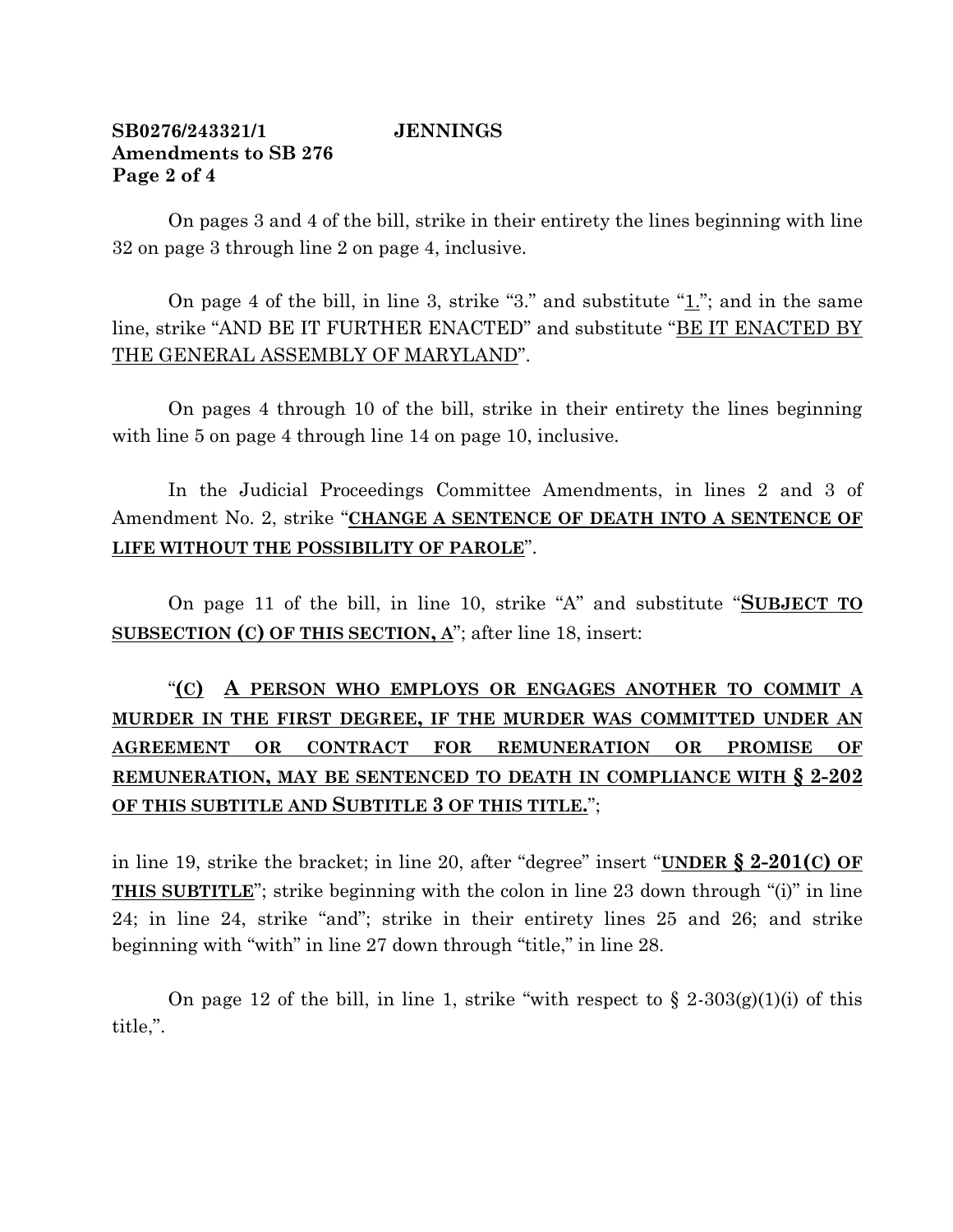### **SB0276/243321/1 JENNINGS Amendments to SB 276 Page 3 of 4**

On page 13 of the bill, in lines 4 and 14, in each instance, strike the bracket; and strike in their entirety lines 5 through 13, inclusive.

On page 15 of the bill, strike in their entirety lines 10 through 13, inclusive; and in lines 14, 17, and 19, strike "(iii)", "(iv)", and "(v)", respectively, and substitute "**(II)**", "**(III)**", and "**(IV)**", respectively.

On pages 16 and 17 of the bill, strike in their entirety the lines beginning with line 26 on page 16 through line 5 on page 17, inclusive.

On page 16 of the bill, strike beginning with "any" in line 6 down through "exists" in line 7 and substitute "**A DETERMINATION HAS BEEN MADE**"; in line 7, strike the colon and substitute "**THAT**"; strike in their entirety lines 8 through 22, inclusive; in line 23, strike "(vii)"; and in line 25, strike the semicolon and substitute a period.

On page 17 of the bill, in line 6, strike "one or more of"; and in line 7, strike "circumstances exist" and substitute "**CIRCUMSTANCE EXISTS**".

On page 18 of the bill, strike beginning with "one" in line 1 down through "circumstances" in line 2 and substitute "**THE CIRCUMSTANCE**"; in lines 30, 31, and 32, in each instance, strike "circumstances" and substitute "**CIRCUMSTANCE**"; and in line 31, strike "outweigh" and substitute "**OUTWEIGHS**".

On page 19 of the bill, in lines 1 and 12, in each instance, strike "outweigh" and substitute "**OUTWEIGHS**"; in lines 3 and 15, in each instance, strike "do" and substitute "**DOES**"; in line 9, strike "each" and substitute "**THE**"; in line 11, strike "any" and substitute "**THE**"; and in lines 11 and 14, in each instance, strike "circumstances" and substitute "**CIRCUMSTANCE**".

On page 20 of the bill, in line 14, strike the bracket.